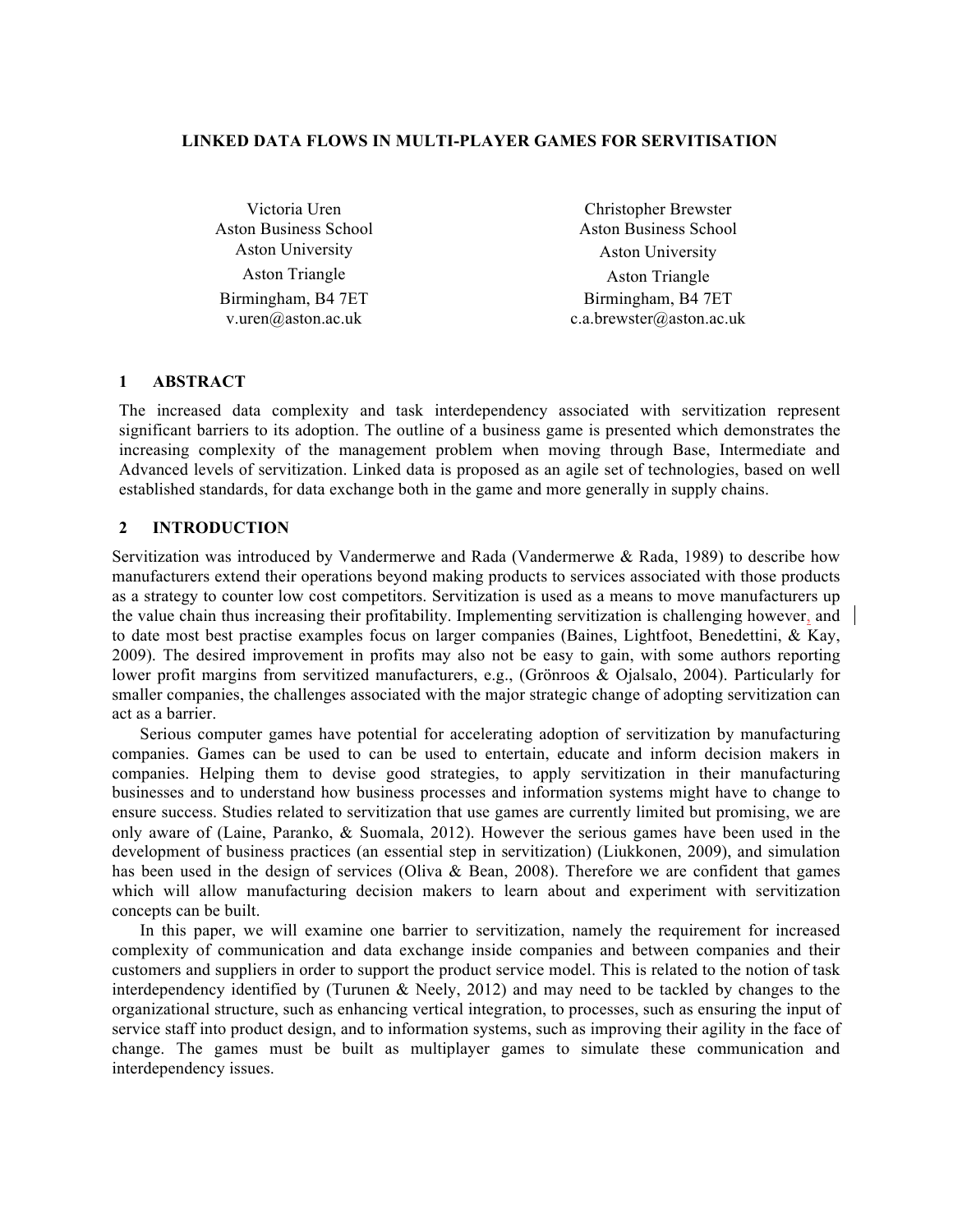In this paper, we make the case for using web standards for data exchange, specifically the linked data approach (Bizer, Heath, & Berners-Lee, 2009), which provides a lightweight approach to data exchange and interoperability.

## **3 THE GAME: WIDGET PRODUCER**

To illustrate the issue of increasing data complexity we present the outline of a business game for servitization. This follows the established pattern of computer games with ascending levels where the aim of the players is to ascend to higher levels in the game. The levels in this game are Base, Intermediate and Advanced, drawing on (Baines & Lightfoot, 2013). The game scenario concerns a manufacturer of machine tools, which manufactures a tool called the Widget Producer and at the start of the game operates in a traditional, product focused, way. The players begin at the Base Level.

## **3.1 Base Level: Sell the Widget Producer**

- •At the Base Level the players must make and sell Widget Producers. One aim of this level is to familiarize players with the scenario and game controls.
- •Players at this level are:

oSales (who must negotiate sales at a profitable rate),

oFactory (who controls manufacture of the Widget Producer) ,

oand Buyers (simulated).

# •Data needed:

oproduction costs (economies of scale may be factored in),

onumber of units (Widget Producers) sold,

oprice for each unit (the Sales Manager can negotiate price),

oproduction capacity of factory (set).

•Targets: players move to the Intermediate level when they have maintained 10% profitability for one round of the game at Base Level.

## **3.2 Intermediate Level: Sell and Service Widget Producer**

- •At the Intermediate level the company introduces a service contract. Buyers may opt for the service contract, which provides an overhaul of the machines, either once a year or after 100,000 widgets have been produced.
- •Players at this level are:
	- oSales (who must negotiate sales at a profitable rate, and try to persuade buyers to opt for the service contract),
	- oFactory (who controls manufacture of the Widget Producer, and of spare parts),
	- oService (who monitors the servicing needs of the buyers and deploys servicing staff with spare parts as required),
	- oDesigner (who monitors the servicing reports and improves the design of the Widget Producer and its spares to minimize servicing costs,

oand Buyers (simulated).

•Data needed:

oproduction costs

onumber of units sold,

oprice negotiated for each unit,

oproduction capacity of factory (expenditure on design time can increase this),

onumber of units with servicing contracts and their value (the Sales Manager can negotiate price),

ounit average quality (percent components needing replacement at service)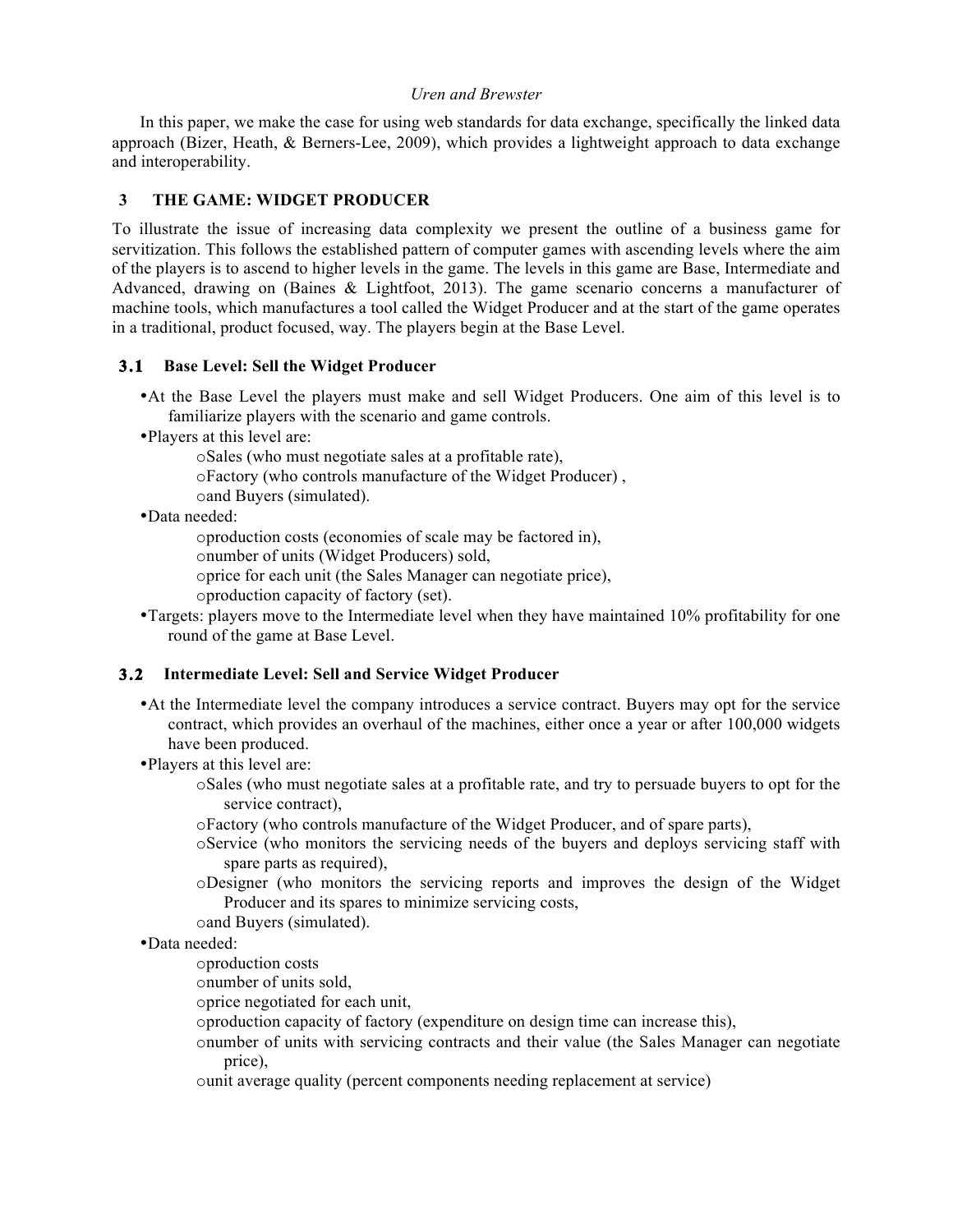ocost of spare parts required and their value (expenditure on design time will reduce this cost),

ocost of warehousing for a stock of spares,

ocost of service personnel time (expenditure on design time will reduce this cost),

oBuyer satisfaction levels (simulated),

ocost of design time.

•Targets: players move to the Advanced Level when

- othey have maintained 10% profitability for two consecutive rounds of the game at Intermediate level,
- owith at least 50% of Buyers taking the service contract option,
- oand 70% of Buyers with service contracts indicating that they are satisfied with the service at the end of each round.

#### **3.3 Advanced level: Guarantee Widget Production Capability**

- •At the Advanced Level a premium service contract is introduced in which the manufacturer guarantees a maximum one day downtime for Widget Producer owners, i.e., if a unit cannot be fixed in a day, a replacement unit will be provided until the Buyer's unit is repaired.
- •Players at this level are all of above, plus:
	- oStrategic Planner (this player may be a servitization expert or a simulation, they should monitor the data and suggest targets for the next round, their aim is to improve player performance).
- •Data needed, as above plus:
	- onumber of days for which a substitute machine must be supplied and cost thereof,
	- onumber of substitute Widget Producer units held in stock, and cost thereof,
	- onumber of units with premium servicing contracts and their value (the Sales Manager can negotiate price),
	- onumber of substitute units held in stock, and cost thereof,
	- onumber of substitute units requested,
	- onumber of substitute units loaned on time (within 24 hours of service personnel call out).

•Targets: players are deemed to have won the game when:

- othey have maintained 10% profitability at this level for two consecutive rounds,
	- owith at least 40% of Buyers taking the service contract option and 20% of Buyers taking the premium contract option,
	- owith 70% of all contract holders indicating they are satisfied with the service,
	- owith no premium service contract holders who have not been supplied a substitute machine on time when required.

# **3.4 Game Features**

This game design has features which we believe simulate some of the barriers to servitization. At each level of the game more information needs to be exchanged between the players, and the number of players increases; between Base and Intermediate levels the number of players doubles. Furthermore the interdependency of tasks is increased. At the base level, the interdependency is governed only by production capacity and the need for Sales to negotiate a price that allows 10% profitability. At the intermediate level, poor quality (the manufacturing task) and poor design of units will affect profitability through the costs of spares, and will also impact on customer satisfaction. At the Advanced Level this effect is heightened: the more likely a machine will break the more replacement units need to be kept.

Servitization supply chains are classical demand lead, distribution channels, and as such are prone to phenomena such as the Bullwhip effect, in which oscillating customer demand magnifies up stream as suppliers build increasingly large inventory buffers to manage unpredictability. Our game should be able to simulate this effect in the Intermediate and Advanced levels because of the need to keep stocks of spare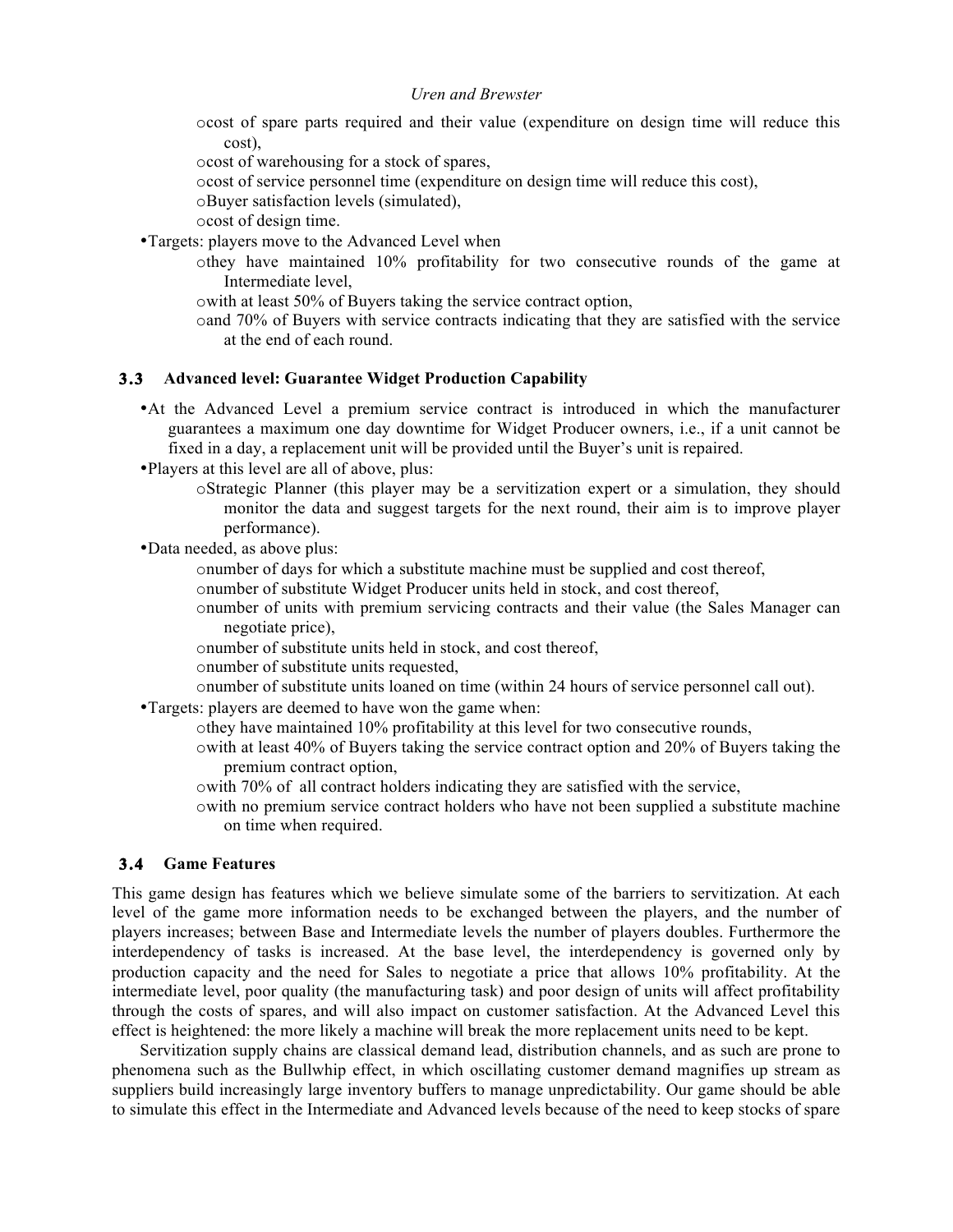parts and stand-by units. Better information exchange and a culture of openness are known to mitigate these effects in the real world. The multiplayer aspect of the game is therefore important: it must contain game play algorithms that control incentives to promote cooperation between players. These in turn help build communication flows and affect overall success. The objective being to help manufacturers understand how they need to improve communications between participants in their own business processes and supply chains in order to succeed with servitzation.

## **4 LINKED DATA**

Standards such as EDI (Electronic Data Interchange) were designed for Business to Business activity, and underpin significant parts of modern commerce (e.g., the automotive industry) allowing the efficient and accurate exchange of data between organisations. However, EDI requires complex mapping rules to fit standard data to individual organisation's internal requirements. Standards for commerce, such as those provided by  $GS1<sup>1</sup>$  for unique identification numbers, allow for considerable detail with respect to the category and location of resources. Both approaches are currently unable to model and capture the range of data needed for effective use of servitization. One problem is the number of players who may be involved and the need for flexible adaptation of data to exchange with new, rather than long established, partners. Another problem is that the type of data needed for different servization scenarios can change substantially.

Linked data initiatives based on Web technologies (Bizer et al., 2009), by contrast, impose limited standardisation burdens combined with powerful flexibility. Linked data uses RDF, an XML based standard, to format data. XML has already proved itself to be a flexible format and is widely used to exchange data. What linked data adds is to give entities unique identifiers that are URLs: this allows web protocols, such as HTTP to be used to find information. An entity could be any thing in our game: a player, a particular Widget Producer, a type of spare part, a buyer company, a service visit etc. The fundamental feature of the Web, what makes it what it is, is the hyperlink; this allows people to browse the web, moving from one page to another related page gathering information. The same linking feature is essential in linked data also, with links being made between entities, providing mechanisms by which an interesting entity can provide the seed to find related data. In our game, the data might for example link a buyer company to the Widget Producers it owns, and those in turn to the service visits that have been made.

One further feature of linked data makes it appropriate: it does not assume that all data producers will agree standardised data representations (XML schemas defining the vocabulary used and how the data are structured) before hand. Instead mappings between schema are built using simple "SameAs" links between concepts that represent the same things. For example: the "Widget Producer" in our manufacturer's schema may be described in the Buyer's schema by the more general "Machine Tool" (perhaps Buyer runs a job shop and has a number of different tools allowing them to take on a range of manufacturing contracts). By placing a SameAs link between Widget Producer and Machine Tool the two sets of data about the unit can be combined. This feature makes possible the interoperability of data between different actors in the supply chain, and also makes it easy to integrate a new customer or supplier.

# **4.1 Linked Data in the Game**

The use of a standard data format in the game design supports flexibility when planning game extensions or reuse. Imagine a case where we wish to design a game involving players who represent different organizations in a supply chain. For example, we chose to extend the Widget Producer game so that some of the Buyers are real players not simulations. These players also want to servitize their business, maybe moving from batch ordering of widgets to a model in which they have access to their customers' production plans and contract to supply the right number of widgets at the right time as a service. A

 <sup>1</sup> http://www.gs1uk.org/what-we-do/GS1-standards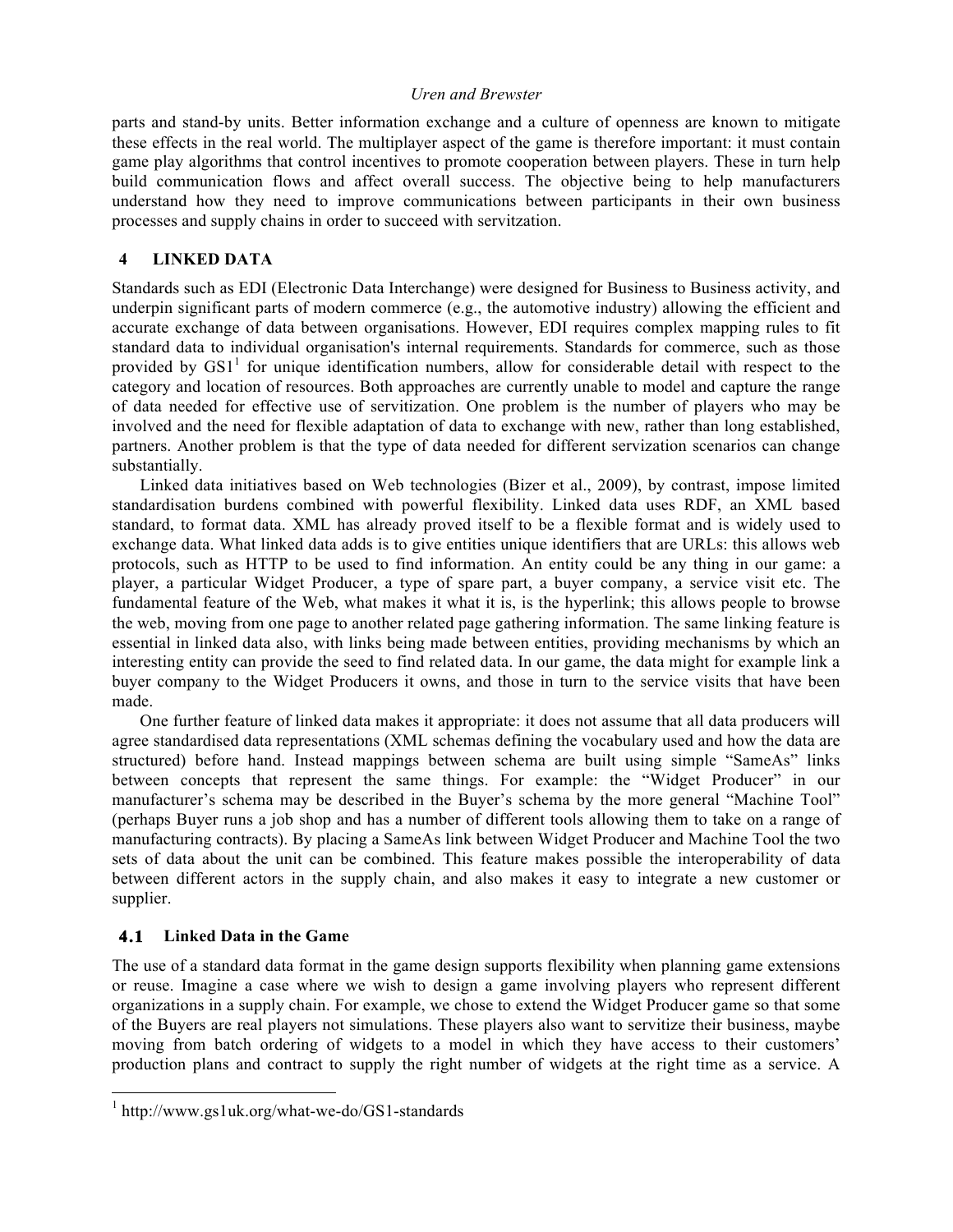standard data model facilitates this type of extension and supports reuse of any underlying game play algorithms.

The advantage of using Web standards is even more apparent when we consider the possibility of integrating publicly available Linked Data - so called Linked Open Data. Let us consider two possibilities: globalizing the Widget Producer game, and reusing it for a scenario in the Media Industry.

For the Global extension, say we wish the Advanced Level to take account of the fact that Widget Producers are sold worldwide. To honour the Capability Guarantee it becomes necessary that standby units are available in different regions. Firstly, players must decide the location of depots where stocks are to be held. Secondly, Sales must have data to determine whether the Guarantee can be offered to a given Buyer. Data to support the global extension to the game could be supplied from open linked data sets such as OpenStreetMap<sup>2</sup>, with delivery times from depots to the Buyer location being calculated using GPS data.

In a Media Industry version of the game, the aim would be to support music producers in testing out different servitization models. Media is a sector which is, in effect going through enforced servitization, with consumers switching from the established product ownership model (based around CDs, DVDs etc.) to a service model based on downloads. For this game, the open data version of a resource such as MusikBrainz<sup>3</sup> could be used to simulate a Product Catalogue.

## **4.2 Linked Data in Supply Chains and Servitization**

To compete in a globalized marketplace manufacturers need to be agile, taking on new customers, new products and materials. For information systems to support this agility they need to be based on standards that are equally flexible and can accommodate new data types rapidly and allow information exchange with new business partners without complex negotiation over proprietary data formats. Linked data offers this flexibility.

The linked data approach is well suited to the supply chain context in which different players need to model data to meet the internal needs of different styles of operation (raw materials, component production, assembly, fitting, repair and maintenance) and require access to information from other players in the chain. Furthermore, extensive work already exists to integrate into the linked data paradigm the use of networks of sensors (e.g. usage data for condition monitoring and servicing operations), and other heterogeneous sources of information (e.g. customer reports, structured and unstructured evaluations, or third party certifications). Open data can support access to valuable data in the public domain (e.g. continuous weather or road or air traffic reports). The absence of effective tools for rapid and easy data integration of customers and service providers remains a significant barrier to the uptake of servitization. Linked data may hold the key to providing an agile, information architecture to help overcome this barrier.

## **5 CONCLUSIONS AND FUTURE WORK**

Our aim in this paper has been to contribute to the development of game technologies, design principles and protocols for servitization. In this paper, we have presented an outline of such a game, in order to open the debate on what games designed to accelerate adoption of servitization should look like. We applied three principles in our design: the game should address barriers to servitization, it should have game play aspects to challenge players and engage their interest, and it must have a learning objective. The barrier we chose to address concerned the increased task interdependency associated with servitization, and the consequent increased communication and data interchange needs. The game play aspects were provided by producing a three level game in which players must achieve pseudo-realistic business targets to move up the levels. The learning objective is for users to experience the increasing communication needs by having them play cooperatively in a multi-player gaming environment. From

 <sup>2</sup> http://www.openstreetmap.org/

<sup>3</sup> http://musicbrainz.org/